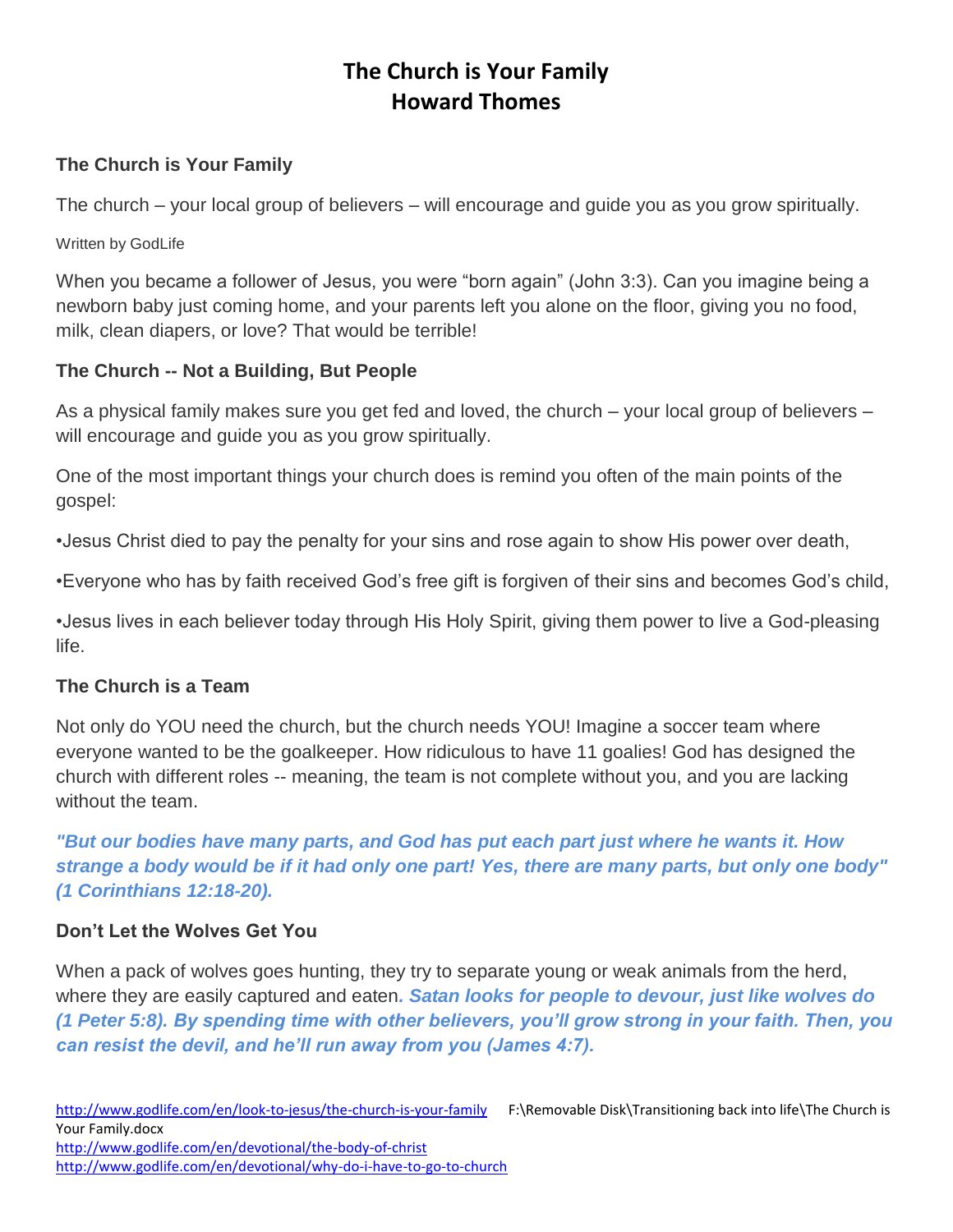#### **Look to Jesus**

Do you meet with other believers regularly? If not, ask God to help you find a group of strong believers to meet with. He knows how desperately you need to be connected to other followers of Jesus, have a spiritual family and share this message with someone who needs to hear it. If you do not have a church family, ask God to lead you to one or to a Christian in your area.

### **The Body of Christ**

In God's word, the Apostle Paul describes the church not as an Organization, but an Organism – the "Body of Christ."

Written by Hope on 24/11/2013

*Just as a body, though one, has many parts, but all its many parts form one body, so it is with Christ. – 1 Corinthians 12:12*

In God's word, the Apostle Paul describes the church not as an Organization, but an Organism – the "Body of Christ." He goes on in this passage to explain what this means in practical terms:

*Now if the foot should say, "Because I am not a hand, I do not belong to the body," it would not for that reason stop being part of the body. And if the ear should say, "Because I am not an eye, I do not belong to the body," it would not for that reason stop being part of the body. (1 Corinthians 12:15-16)*

Each member of Christ's body plays a different yet important role, and is a critical part of the whole.

*The eye cannot say to the hand, "I don't need you!" And the head cannot say to the feet, "I don't need you!" (1 Corinthians 12:21)*

None of us should consider others (or ourselves) to be less important than another. Different does not mean better or worse. The one part that IS supreme is the Head, which is Jesus Christ Himself.

*If one part suffers, every part suffers with it; if one part is honored, every part rejoices with it. (1 Corinthians 12:26)*

*If someone steps on your toe, you don't say, "The toe hurts." You say, "MY toe hurts." When you look in the mirror and see pimples, you don't say, "The face is breaking out," but "MY face is breaking out." In the same way, when your brother or sister in Christ is suffering physical or emotional pain, you don't say, "That's not my problem." You go to that person and see how you can help. And if you can't change the situation, it may be enough just to "weep with those who weep" (Romans 12:15).*

<http://www.godlife.com/en/look-to-jesus/the-church-is-your-family>F:\Removable Disk\Transitioning back into life\The Church is Your Family.docx

<http://www.godlife.com/en/devotional/the-body-of-christ> <http://www.godlife.com/en/devotional/why-do-i-have-to-go-to-church>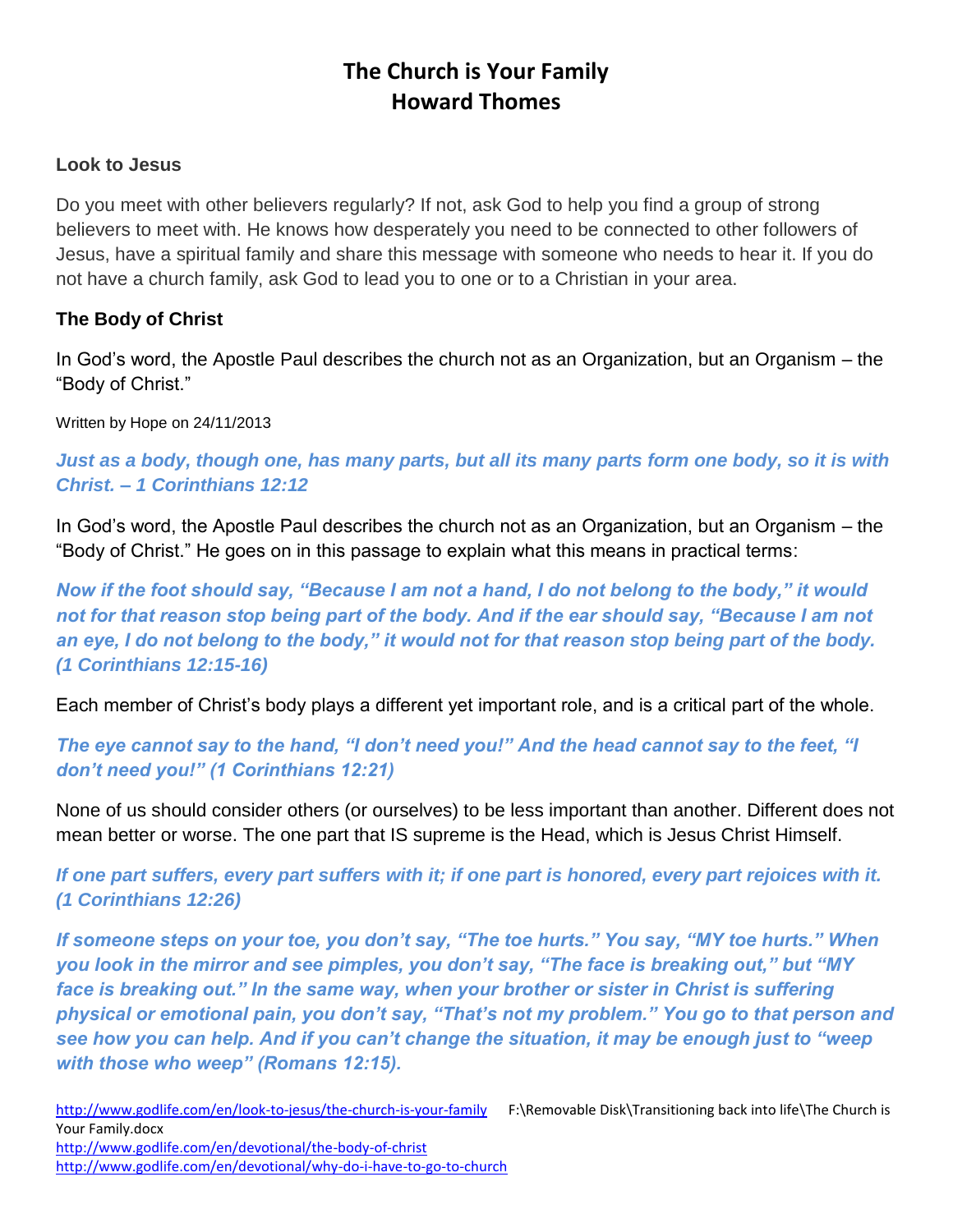There are two distinct, but equally important, meanings of Christ's body, the church. One includes every believer in the world, and is commonly called The Church. When you became a Christ-follower, you became part of The Church. But at the same time, every believer is called to become part of a local body or church. It's in that context that all these relationships happen, and it's where personal ministry takes place. Next week we will look more closely at relationships in the Body of Christ and what they mean in daily life.

### **Prayer, Care, and Share Jesus**

Scripture: *1 Timothy 3:15: "...you will know how people ought to conduct themselves in God's household, which is the church of the living God, the pillar and foundation of the truth."*

# **Because being part of a church is so important in the life of a Christian, and to the church's surrounding community, why don't you help a new Christian that you're mentoring find a local church that is right for them?**

You can invite them to your church, or a church that is close to where they live. Make sure that the church you suggest is a healthy church, is welcoming and teaches from the Bible. Encourage this person to attend a church so they can worship together with other believers, grow spiritually, be encouraged, and serve one another while displaying Christ's love to the local community.

Let the church also be a place where you can offer prayer, receive prayer, and carry out your personal ministry in building God's Kingdom. God can use the body of Christ to lift an entire community, neighborhood or village out of oppression and into a life that is filled with the Holy Spirit.

In your area, there may be no church to attend or one to which you can easily invite someone. If you can, get a group of Christians you know together. Even if it is a small one, believers meeting on a regular basis to worship, pray, and look for ways God may use them can make a powerful and lasting impact on their community for His Kingdom.

# **Why Do I Have to Go to Church?**

Is it enough to just follow Jesus?

Written by GodLife on 02/05/2017

### *Now you are the body of Christ and individually members of it. — 1 Corinthians 12:27*

Did God give us a list of steps we must take before we can go on to maturity? In a way, yes! An interesting Bible passage warns us not to get stuck in our growth, but to move on to maturity. In doing this, it actually gives us seven "basic things" mature believers need to understand clearly. It begins

<http://www.godlife.com/en/devotional/the-body-of-christ>

<http://www.godlife.com/en/devotional/why-do-i-have-to-go-to-church>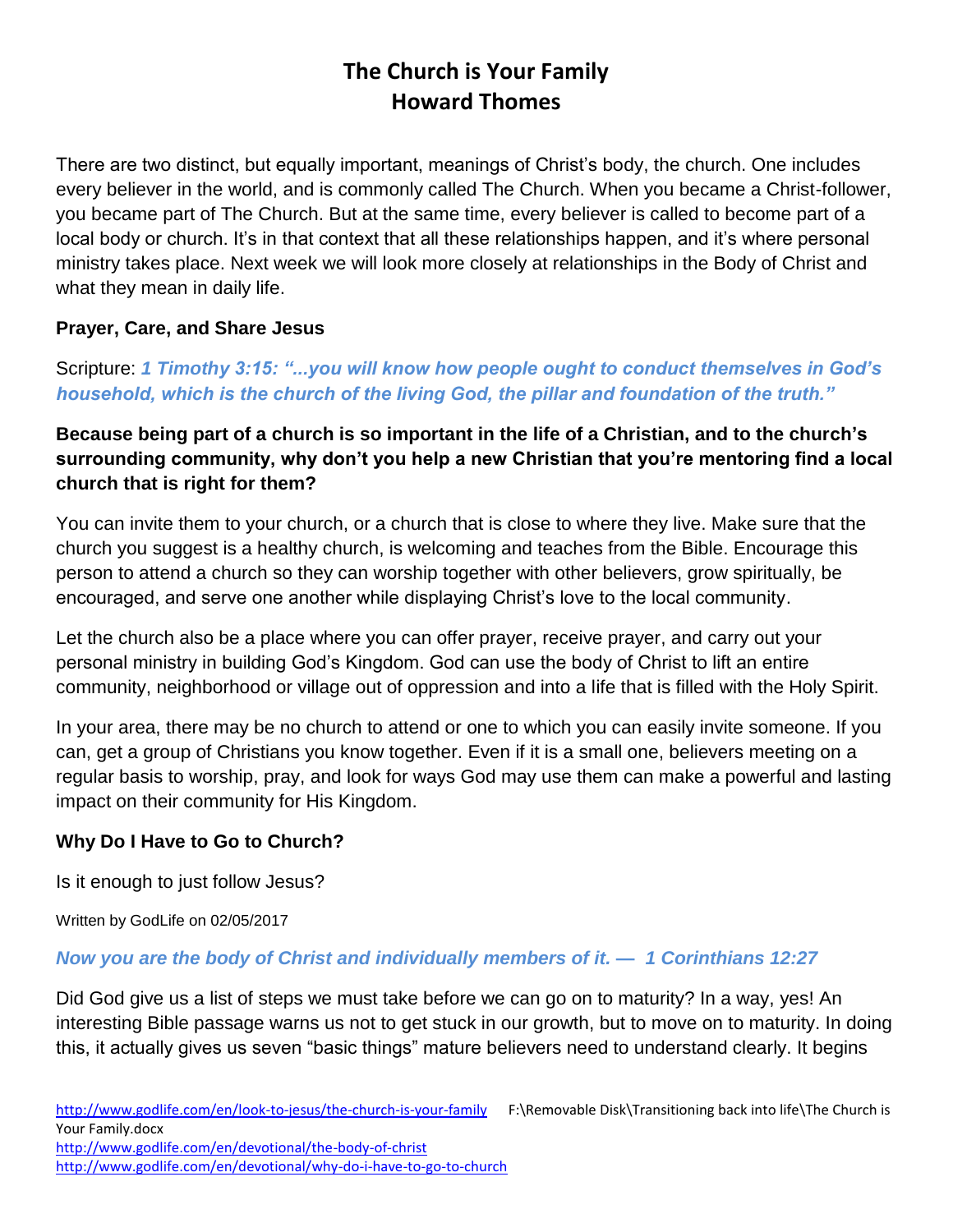with our personal relationship with God. It moves to our earthly identification with God's people. And it ends with the ultimate heavenly destiny of all God's people.

Are you ready for a tour? Turn *to Hebrews 6* and follow carefully along.

### **Just You and God**

### *"Therefore let us leave the elementary doctrine of Christ and go on to maturity, not laying again a foundation of repentance from dead works and of faith toward God..." (Hebrews 6:1)*

Every follower of Jesus needs to clearly know Who He is. He's *"the only Son, who is truly God" (John 1:18)*. He loves us so much that He left heaven to live under His own Law. He was tempted in every way, but He remained perfect and sinless. He suffered rejection, mockery and a cruel execution to take the punishment our sins deserve. He said, *"It is finished," (John 19:30)* when He died, and *His resurrection proved it was true.*

*For this "once for all" sacrifice (Hebrews 10:10-14) to work for me, I had to realize all I ever did only increased my guilt. My works were "deeds that bring death." If there were any other way for me to escape hell, "it was useless for Christ to die" (Galatians 2:21). Believe this, pray humbly to receive Him, and trust that He's able to save you forever, and you become a child of God (Hebrews 7:25; John 6:37).*

You and the "local church" — the people of God near you

*"And we shouldn't need to keep teaching about baptisms or about the laying on of hands…" Hebrews 6:2a*

As the passage implies, God did not save you simply so that you could enjoy eternal life. As His child, you're part of a family with a mission. Not to keep teaching already-saved people the same things over and over, but *to "Go therefore and make disciples of all nations, baptizing them in the name of the Father and of the Son and of the Holy Spirit…" (Matthew 28:19)* But until a new believer has been baptized, he or she needs to be taught.

**Water baptism is a public ceremony identifying you with Jesus and the other "called-out" people of God (that's what "church" means). In order to do this, you have to have fellowship with other Christians, even if it's only with one or two other people who follow Jesus***. "Laying* 

*on of hands" takes it a step farther — this means publicly choosing and sending someone out for service. God empowers each believer "so that his people would learn to serve and his body would grow strong" (Ephesians 4:12).*

<http://www.godlife.com/en/look-to-jesus/the-church-is-your-family>F:\Removable Disk\Transitioning back into life\The Church is Your Family.docx <http://www.godlife.com/en/devotional/the-body-of-christ> <http://www.godlife.com/en/devotional/why-do-i-have-to-go-to-church>